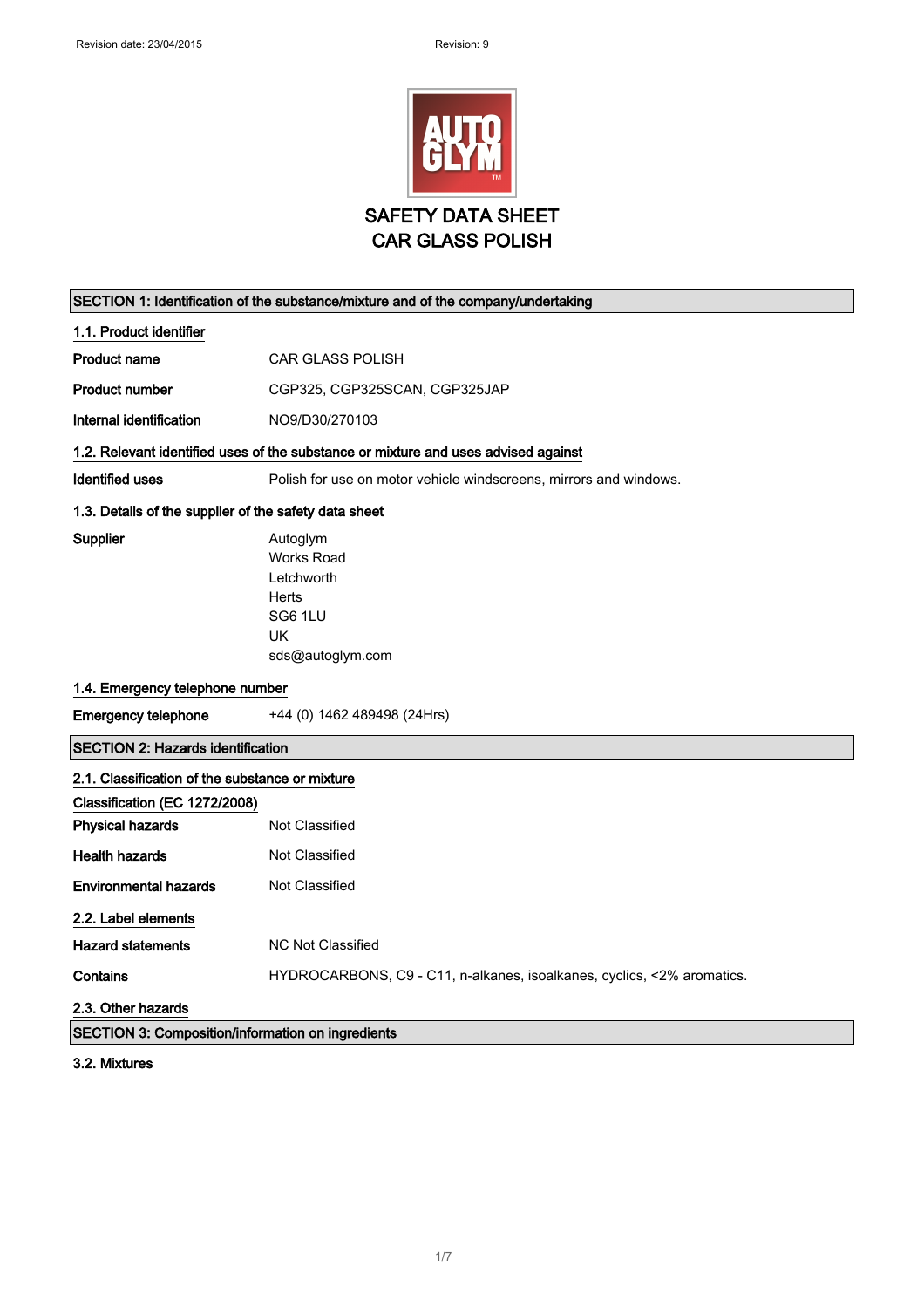| HYDROCARBONS, C9 - C11, n-alkanes, isoalkanes, cyclics,<br>30-60%<br><2% aromatics.                                                     |                                                                                    |                                                                                                                                                                                          |
|-----------------------------------------------------------------------------------------------------------------------------------------|------------------------------------------------------------------------------------|------------------------------------------------------------------------------------------------------------------------------------------------------------------------------------------|
| CAS number: -                                                                                                                           | EC number: 919-857-5                                                               | REACH registration number: 01-<br>2119463258-33-XXXX                                                                                                                                     |
| Classification<br>Flam. Liq. 3 - H226<br>STOT SE 3 - H336<br>Asp. Tox. 1 - H304                                                         |                                                                                    | Classification (67/548/EEC or 1999/45/EC)<br>Carc. Cat. 2;R45 Muta. Cat. 2;R46 Xn;R65                                                                                                    |
| Ammonia                                                                                                                                 |                                                                                    | 1%                                                                                                                                                                                       |
| CAS number: 1336-21-6                                                                                                                   | EC number: 215-647-6                                                               | REACH registration number: 01-<br>2119982985-14-XXXX                                                                                                                                     |
| M factor (Acute) = $1$                                                                                                                  |                                                                                    |                                                                                                                                                                                          |
| Classification<br>Skin Corr. 1B - H314<br>Eye Dam. 1 - H318<br><b>STOT SE 3 - H335</b><br>Aquatic Acute 1 - H400                        |                                                                                    | Classification (67/548/EEC or 1999/45/EC)<br>C;R34 N;R50                                                                                                                                 |
| Amines, tallow alkyl, ethoxylated<br>CAS number: 61791-26-2                                                                             |                                                                                    | 1%                                                                                                                                                                                       |
| Classification<br>Acute Tox. 4 - H302<br>Acute Tox. 2 - H330<br>Skin Irrit. 2 - H315<br>Eye Irrit. 2 - H319<br>Aquatic Chronic 2 - H411 |                                                                                    |                                                                                                                                                                                          |
|                                                                                                                                         | The Full Text for all R-Phrases and Hazard Statements are Displayed in Section 16. |                                                                                                                                                                                          |
| <b>SECTION 4: First aid measures</b>                                                                                                    |                                                                                    |                                                                                                                                                                                          |
| 4.1. Description of first aid measures                                                                                                  |                                                                                    |                                                                                                                                                                                          |
| Inhalation                                                                                                                              |                                                                                    | Remove person to fresh air and keep comfortable for breathing.                                                                                                                           |
| Ingestion                                                                                                                               | Do not induce vomiting. Get medical attention immediately.                         |                                                                                                                                                                                          |
| <b>Skin contact</b>                                                                                                                     | reuse. Get medical attention if any discomfort continues.                          | Rinse immediately with plenty of water. Take off contaminated clothing and wash it before                                                                                                |
| Eye contact                                                                                                                             | Get medical attention.                                                             | Rinse immediately with plenty of water. Continue to rinse for at least 15 minutes and get<br>medical attention. Remove any contact lenses and open eyelids wide apart. Rinse with water. |
|                                                                                                                                         | 4.2. Most important symptoms and effects, both acute and delayed                   |                                                                                                                                                                                          |
| Eye contact                                                                                                                             | May cause temporary eye irritation.                                                |                                                                                                                                                                                          |
|                                                                                                                                         | 4.3. Indication of any immediate medical attention and special treatment needed    |                                                                                                                                                                                          |

Notes for the doctor No specific recommendations.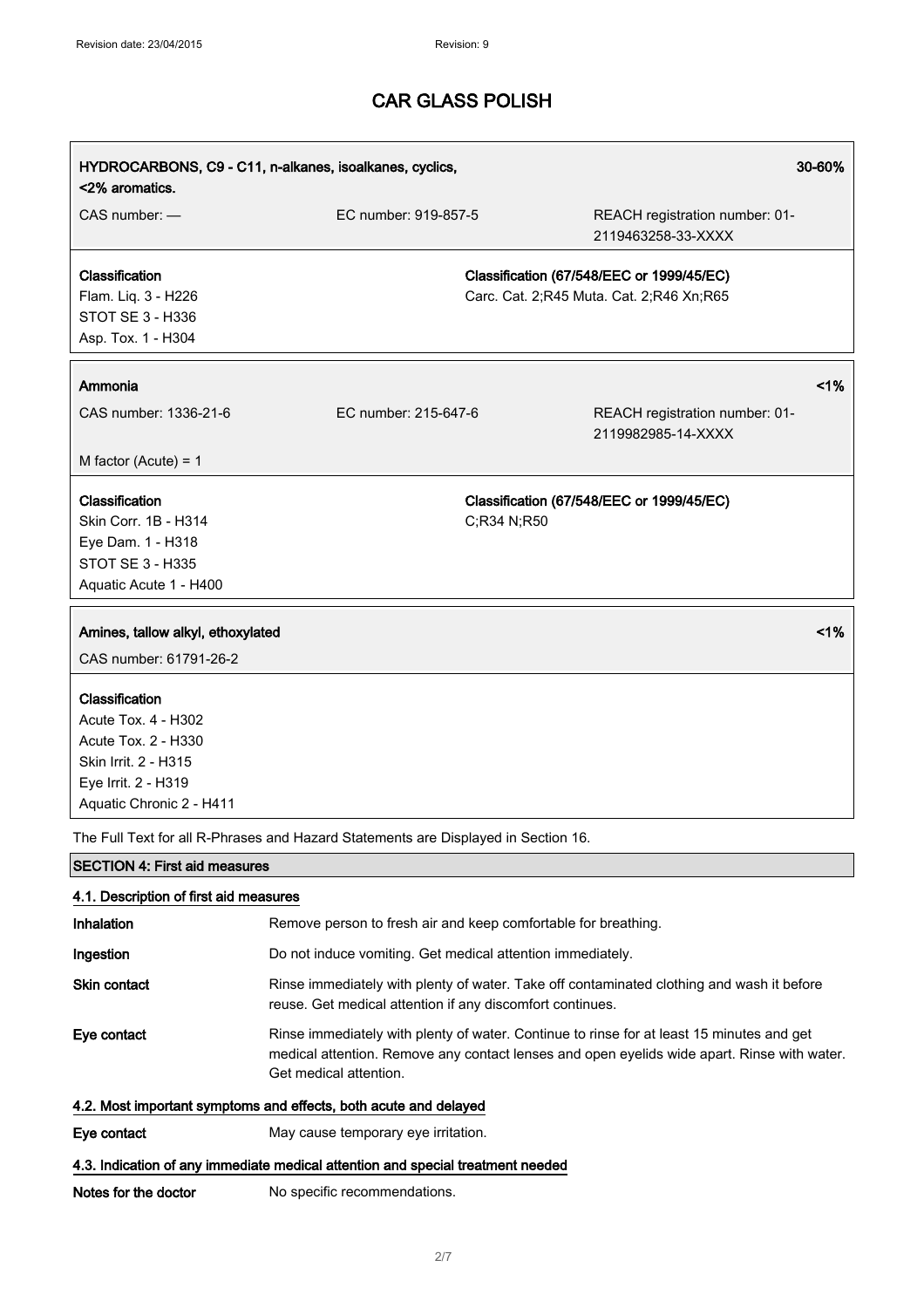### SECTION 5: Firefighting measures

#### 5.1. Extinguishing media

Suitable extinguishing media The product is not flammable. Use fire-extinguishing media suitable for the surrounding fire.

### 5.2. Special hazards arising from the substance or mixture

| Hazardous combustion | Oxides of carbon. |
|----------------------|-------------------|
| products             |                   |

#### 5.3. Advice for firefighters

|                  | Special protective equipment Wear positive-pressure self-contained breathing apparatus (SCBA) and appropriate protective |
|------------------|--------------------------------------------------------------------------------------------------------------------------|
| for firefighters | clothing.                                                                                                                |

### SECTION 6: Accidental release measures

### 6.1. Personal precautions, protective equipment and emergency procedures

| <b>Personal precautions</b> | Follow precautions for safe handling described in this safety data sheet. Take precautionary |
|-----------------------------|----------------------------------------------------------------------------------------------|
|                             | measures against static discharges. Provide adequate ventilation.                            |

### 6.2. Environmental precautions

### Environmental precautions Spillages or uncontrolled discharges into watercourses must be reported immediately to the Environmental Agency or other appropriate regulatory body. Avoid discharge into drains or watercourses or onto the ground.

#### 6.3. Methods and material for containment and cleaning up

Methods for cleaning up Absorb spillage with inert, damp, non-combustible material. Flush contaminated area with plenty of water. Collect and place in suitable waste disposal containers and seal securely. Dispose of contents/container in accordance with local regulations.

### 6.4. Reference to other sections

Reference to other sections Wear protective clothing as described in Section 8 of this safety data sheet.

# SECTION 7: Handling and storage

| 7.1. Precautions for safe handling                                |                                                                                                                               |  |
|-------------------------------------------------------------------|-------------------------------------------------------------------------------------------------------------------------------|--|
| Usage precautions                                                 | Avoid contact with skin and eyes.                                                                                             |  |
| Advice on general<br>occupational hygiene                         | When using do not eat, drink or smoke. Wash hands thoroughly after handling.                                                  |  |
| 7.2. Conditions for safe storage, including any incompatibilities |                                                                                                                               |  |
| Storage precautions                                               | Store in tightly-closed, original container in a dry, cool and well-ventilated place. Keep only in<br>the original container. |  |
| 7.3. Specific end use(s)                                          |                                                                                                                               |  |
| Specific end use(s)                                               | The identified uses for this product are detailed in Section 1.2.                                                             |  |
| <b>SECTION 8: Exposure Controls/personal protection</b>           |                                                                                                                               |  |
| 8.1. Control parameters                                           |                                                                                                                               |  |

- 8.2. Exposure controls
- Protective equipment

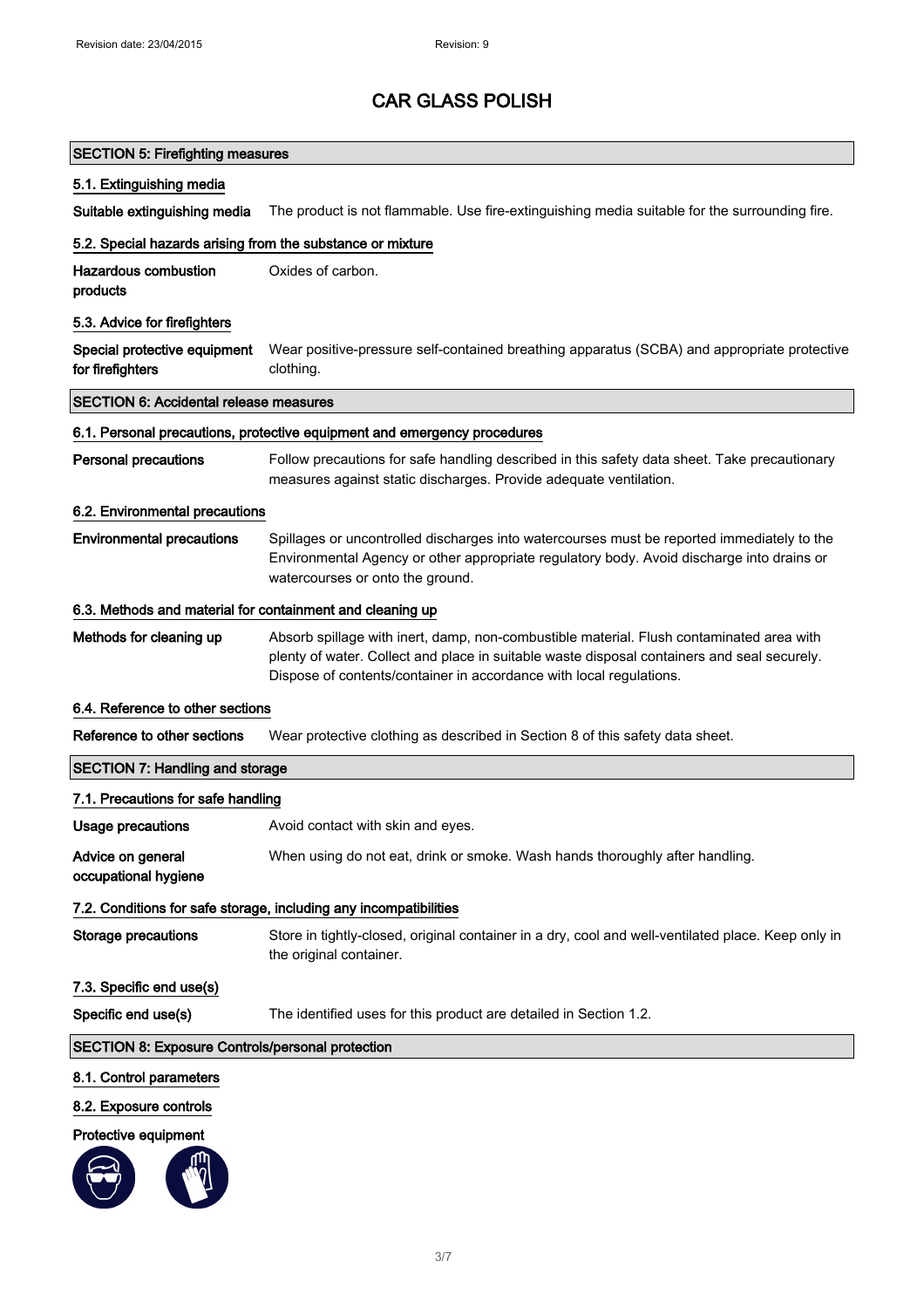| Appropriate engineering<br>controls | Provide adequate ventilation.                                                                                                                                              |
|-------------------------------------|----------------------------------------------------------------------------------------------------------------------------------------------------------------------------|
| Eye/face protection                 | Wear eye protection. EN 166:2001                                                                                                                                           |
| Hand protection                     | Wear protective gloves made of the following material: Nitrile rubber. The breakthrough time<br>for any glove material may be different for different glove manufacturers. |
| Hygiene measures                    | Wash at the end of each work shift and before eating, smoking and using the toilet.                                                                                        |
| <b>Respiratory protection</b>       | Respiratory protection not required.                                                                                                                                       |

## SECTION 9: Physical and Chemical Properties

10.3. Possibility of hazardous reactions

| 9.1. Information on basic physical and chemical properties |                                                                     |
|------------------------------------------------------------|---------------------------------------------------------------------|
| Appearance                                                 | Coloured paste.                                                     |
| Colour                                                     | Blue.                                                               |
| Odour                                                      | Ammonia.                                                            |
| <b>Odour threshold</b>                                     | No information available.                                           |
| pH                                                         | pH (concentrated solution): 10.8                                    |
| <b>Melting point</b>                                       | No information available.                                           |
| Initial boiling point and range                            | 100°C @                                                             |
| Flash point                                                | > 60°C Closed cup.                                                  |
| <b>Evaporation rate</b>                                    | No information available.                                           |
| <b>Evaporation factor</b>                                  | No information available.                                           |
| Upper/lower flammability or<br>explosive limits            | No information available.                                           |
| Vapour pressure                                            | No information available.                                           |
| Vapour density                                             | No information available.                                           |
| <b>Relative density</b>                                    | $~1$ 0.99                                                           |
| <b>Bulk density</b>                                        | No information available.                                           |
| Solubility(ies)                                            | Miscible with water.                                                |
| <b>Partition coefficient</b>                               | No information available.                                           |
| Auto-ignition temperature                                  | No information available.                                           |
| <b>Decomposition Temperature</b>                           | No information available.                                           |
| <b>Explosive properties</b>                                | No information available.                                           |
| 9.2. Other information                                     |                                                                     |
| <b>SECTION 10: Stability and reactivity</b>                |                                                                     |
| 10.1. Reactivity                                           |                                                                     |
| Reactivity                                                 | There are no known reactivity hazards associated with this product. |
| 10.2. Chemical stability                                   |                                                                     |
| <b>Stability</b>                                           | Stable at normal ambient temperatures and when used as recommended. |

4/ 7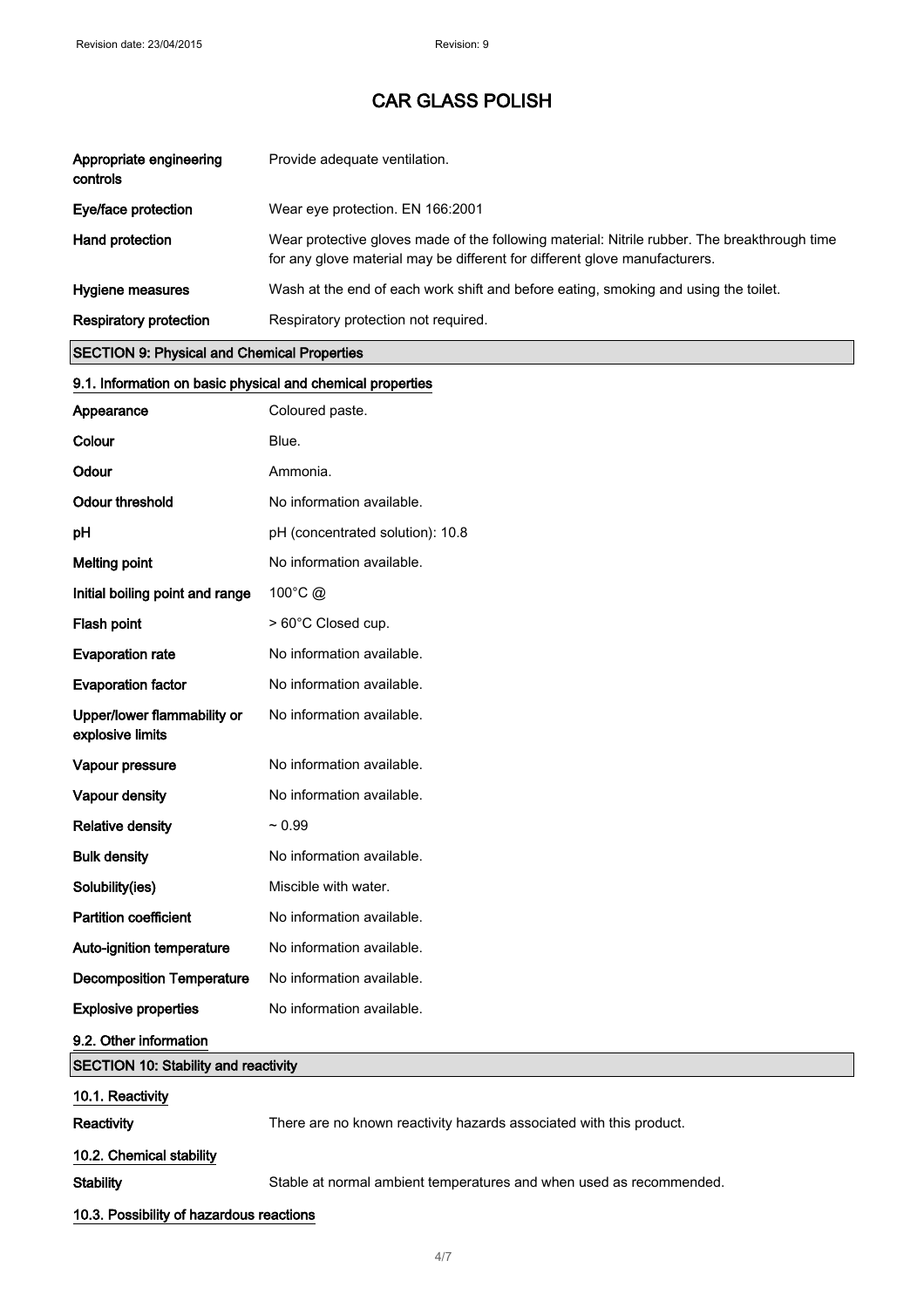| Possibility of hazardous<br>reactions        | No potentially hazardous reactions known.                                                                             |  |
|----------------------------------------------|-----------------------------------------------------------------------------------------------------------------------|--|
| 10.4. Conditions to avoid                    |                                                                                                                       |  |
| <b>Conditions to avoid</b>                   | No specific requirements are anticipated under normal conditions of use.                                              |  |
| 10.5. Incompatible materials                 |                                                                                                                       |  |
| Materials to avoid                           | Avoid contact with the following materials: Strong acids. Strong alkalis.                                             |  |
| 10.6. Hazardous decomposition products       |                                                                                                                       |  |
| Hazardous decomposition<br>products          | Not known.                                                                                                            |  |
| <b>SECTION 11: Toxicological information</b> |                                                                                                                       |  |
| 11.1. Information on toxicological effects   |                                                                                                                       |  |
| Acute toxicity - inhalation                  |                                                                                                                       |  |
| ATE inhalation (dusts/mists<br>mg/l)         | 157.67                                                                                                                |  |
|                                              |                                                                                                                       |  |
| <b>General information</b>                   | This product has low toxicity. Only large quantities are likely to have adverse effects on<br>human health.           |  |
| <b>SECTION 12: Ecological Information</b>    |                                                                                                                       |  |
| Ecotoxicity                                  | The product is not expected to be hazardous to the environment.                                                       |  |
| 12.1. Toxicity                               |                                                                                                                       |  |
| 12.2. Persistence and degradability          |                                                                                                                       |  |
| 12.3. Bioaccumulative potential              |                                                                                                                       |  |
| <b>Bioaccumulative potential</b>             | Not determined.                                                                                                       |  |
| <b>Partition coefficient</b>                 | No information available.                                                                                             |  |
| 12.4. Mobility in soil                       |                                                                                                                       |  |
| 12.5. Results of PBT and vPvB assessment     |                                                                                                                       |  |
| <b>Results of PBT and vPvB</b><br>assessment | This product does not contain any substances classified as PBT or vPvB.                                               |  |
| 12.6. Other adverse effects                  |                                                                                                                       |  |
|                                              | <b>SECTION 13: Disposal considerations</b>                                                                            |  |
| 13.1. Waste treatment methods                |                                                                                                                       |  |
| <b>General information</b>                   | Dispose of waste product or used containers in accordance with local regulations                                      |  |
| <b>Disposal methods</b>                      | Dispose of contents/container in accordance with local regulations.                                                   |  |
| <b>SECTION 14: Transport information</b>     |                                                                                                                       |  |
| General                                      | The product is not covered by international regulations on the transport of dangerous goods<br>(IMDG, IATA, ADR/RID). |  |
| 14.1. UN number                              |                                                                                                                       |  |

Not applicable.

# 14.2. UN proper shipping name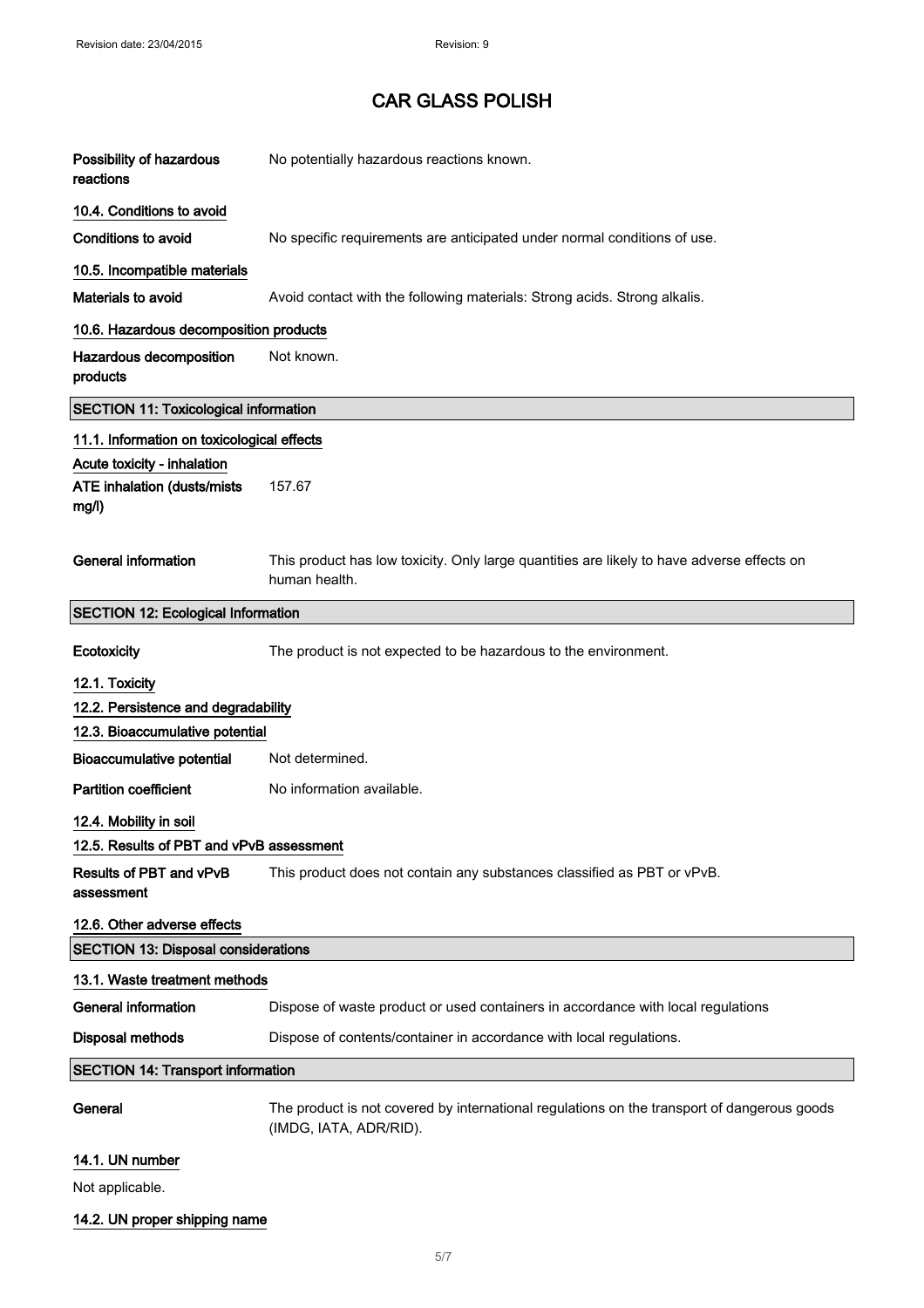Not applicable.

### 14.3. Transport hazard class(es)

No transport warning sign required.

### 14.4. Packing group

Not applicable.

### 14.5. Environmental hazards

Environmentally hazardous substance/marine pollutant No.

### 14.6. Special precautions for user

Not applicable.

### 14.7. Transport in bulk according to Annex II of MARPOL and the IBC Code

Transport in bulk according to Not applicable. Annex II of MARPOL 73/78 and the IBC Code

### SECTION 15: Regulatory information

#### 15.1. Safety, health and environmental regulations/legislation specific for the substance or mixture

EU legislation Regulation (EC) No 1272/2008 of the European Parliament and of the Council of 16 December 2008 on classification, labelling and packaging of substances and mixtures (as amended). Regulation (EC) No 1907/2006 of the European Parliament and of the Council of 18 December 2006 concerning the Registration, Evaluation, Authorisation and Restriction of Chemicals (REACH) (as amended).

| <b>Revision comments</b>  | NOTE: Lines within the margin indicate significant changes from the previous revision.                                                                                                                                                                                                                                                                                                                                                                                                       |
|---------------------------|----------------------------------------------------------------------------------------------------------------------------------------------------------------------------------------------------------------------------------------------------------------------------------------------------------------------------------------------------------------------------------------------------------------------------------------------------------------------------------------------|
| <b>Revision date</b>      | 23/04/2015                                                                                                                                                                                                                                                                                                                                                                                                                                                                                   |
| <b>Revision</b>           | 9                                                                                                                                                                                                                                                                                                                                                                                                                                                                                            |
| <b>SDS number</b>         | 21222                                                                                                                                                                                                                                                                                                                                                                                                                                                                                        |
| Hazard statements in full | H226 Flammable liquid and vapour.<br>H302 Harmful if swallowed.<br>H304 May be fatal if swallowed and enters airways.<br>H314 Causes severe skin burns and eye damage.<br>H315 Causes skin irritation.<br>H318 Causes serious eye damage.<br>H319 Causes serious eye irritation.<br>H330 Fatal if inhaled.<br>H335 May cause respiratory irritation.<br>H336 May cause drowsiness or dizziness.<br>H400 Very toxic to aquatic life.<br>H411 Toxic to aquatic life with long lasting effects. |
| Signature                 | Daniel Higgs                                                                                                                                                                                                                                                                                                                                                                                                                                                                                 |

### 15.2. Chemical safety assessment

SECTION 16: Other information